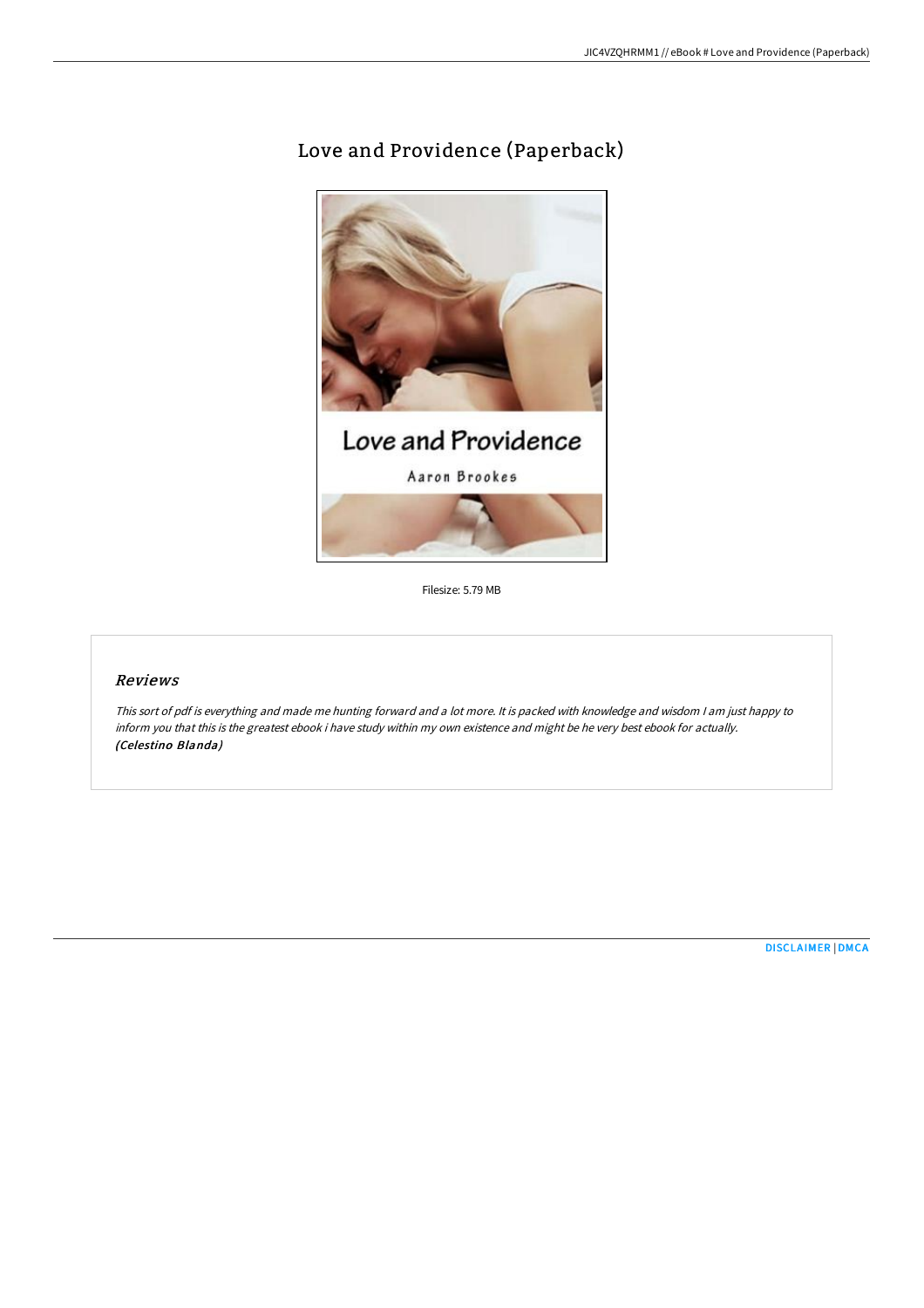# LOVE AND PROVIDENCE (PAPERBACK)



To download Love and Providence (Paperback) eBook, make sure you access the web link beneath and download the document or have access to additional information that are have conjunction with LOVE AND PROVIDENCE (PAPERBACK) ebook.

Createspace Independent Publishing Platform, 2017. Paperback. Condition: New. Language: English . Brand New Book \*\*\*\*\* Print on Demand \*\*\*\*\*.With Love and Providence, Aaron Brookes seeks to fill this gap. He begins by introducing the meaning of recognitions in the ancient novel both within the novels narrative structure and thought world--that is, the values and ideals propounded in the narrative. He pursues these goals while examining novels by Chariton, Xenophon of Ephesus, Achilles Tatius, Longus, Heliodorus, Apuleius, and Petronius, as well as the Life of Apollonius of Tyre, the pseudo-Clementine recognitions, and the Jewish novel Joseph and Aseneth. In addition to addressing questions brought about by the recognitions--What does it mean for lovers to recognize each other at the end of their adventures? Is recognition the confirmation of sameness or an acknowledgement of change?--Montiglio addresses the rapport novelists entertain with their literary tradition, epic and drama. The book concludes by emphasizing the originality of the novels for the development of the recognition motif, and by explaining its influence in early-modern European literature.

B Read Love and Providence [\(Paperback\)](http://techno-pub.tech/love-and-providence-paperback.html) Online  $\boxed{m}$ Download PDF Love and Providence [\(Paperback\)](http://techno-pub.tech/love-and-providence-paperback.html)